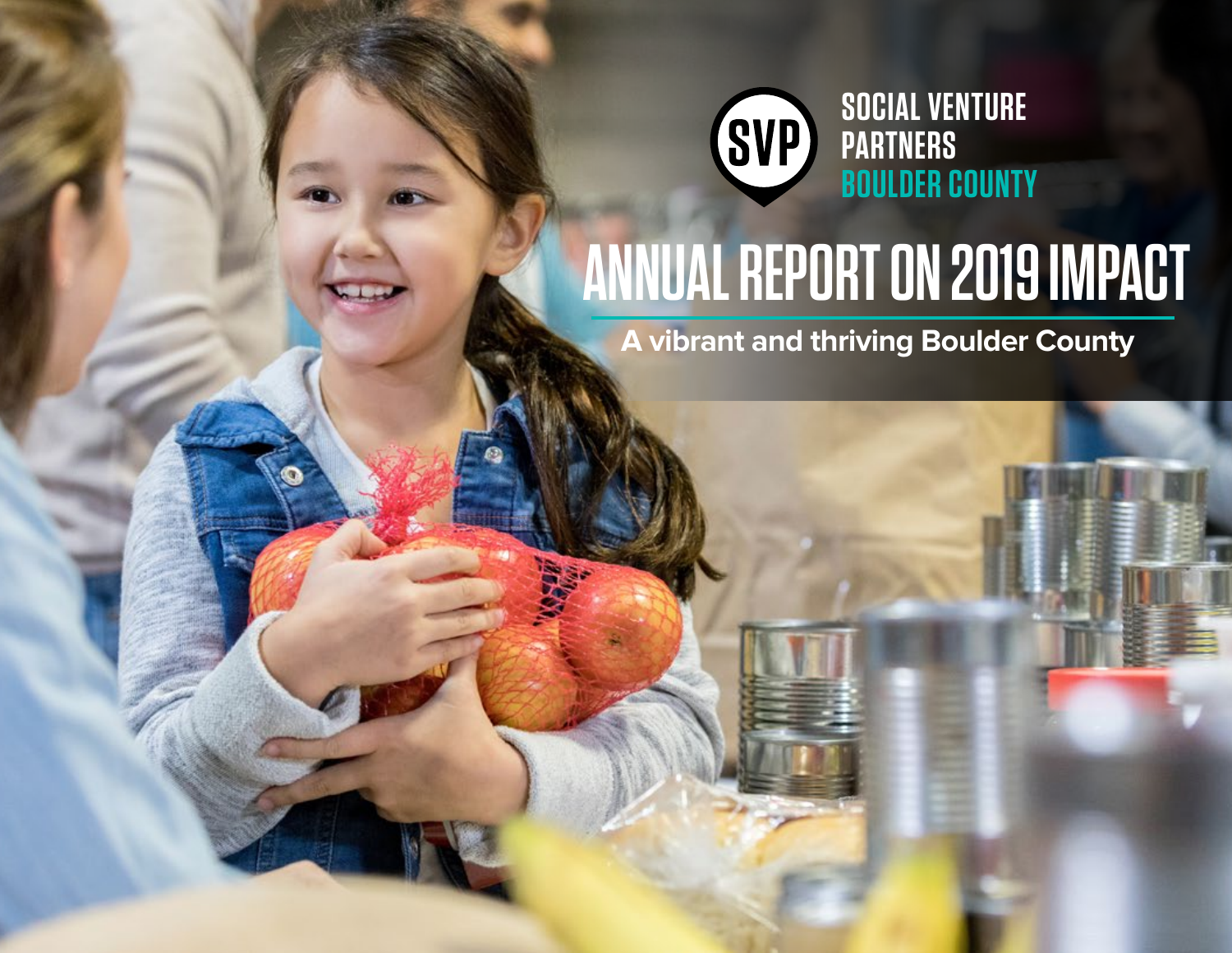**Mark Bouzek and Deb Parks SVP Partner members**

# **SVP Boulder County envisions a more vibrant and thriving Boulder County community for all.**

Deb

Wealth and employment opportunities abound here in Boulder County. Yet our communities face increasing challenges: a shortage of affordable housing, racism and ageism, and a rate of child poverty consistent with the national average. To successfully meet these challenges requires collaborative action—givers, nonprofits, and impact leaders working together to create positive change.

### Since 2000, SVP Boulder County has contributed more than

# **\$7 million**

worth of consulting, education, coaching, mentoring, and advising to several hundred nonprofits

# **\$1.65 million**

in cash grants to more than 40 nonprofits

## **250 Partner members**

provided the volunteer power for services and funding for cash grants while receiving education, connections, and high-level volunteer engagement

**Visit svpbouldercounty.org/our-impact to learn more about our impact goals and** [svpbouldercounty.org/about-us](https://www.socialventurepartners.org/boulder-county/about-us/) to view stories from Mark Bouzek (SVP) and Nia Wassink (SVP).

**"Our nonprofit participants are improving their structures, their systems, and how and what they do; while our Partners are learning about the nonprofit landscape, contributing their skills and experiences, engaging with a variety of community stakeholders, and becoming more informed and strategic philanthropists along the way."** 

**Molly Ganley SVP Board member and Partner member**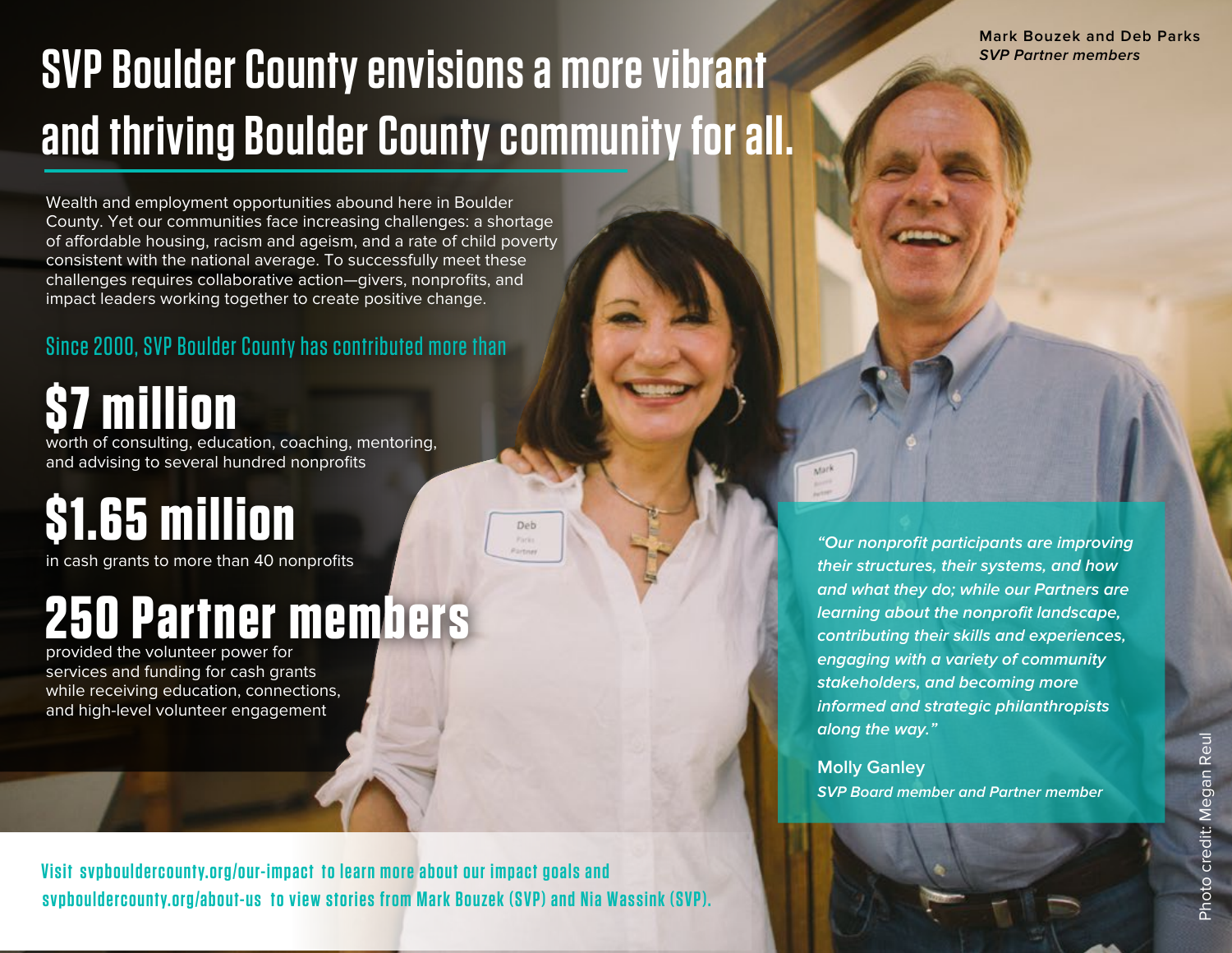# **Nonprofit Impact**

**When YWCA Boulder County identified a clear community need, SVP Boulder County stepped in to help create a new, integrated business model expanding the only drop-in, sliding-scale emergency care program for children along the Front Range.** 

**"Being able to leverage the incredible experience and talent of SVP Partners really lifted this project, providing credibility and assurance that we're on the right track. Without SVP's help, it simply wouldn't have been possible for us to hire the expertise we needed to conduct financial modeling, and develop a strategic plan that ensures alignment and engagement."**

**Debbie Pope CEO, YWCA Boulder County**

#### In 2019

SVP Boulder County hosted five programs providing consulting, education, coaching, mentoring, and advising. We worked with more than

# **400 people from over 150 local nonprofits.**

We also created a new vision for deeper impact by expanding our services to provide short-term consulting, advising, and assessments while streamlining current programming to make it more accessible.

**Visit svpbouldercounty.org/programs-resources to learn more about our current programs for nonprofits and view stories from Julia McGee (Community Food Share), Tony George (SVP), and Sarah Murray (Women's Wilderness).**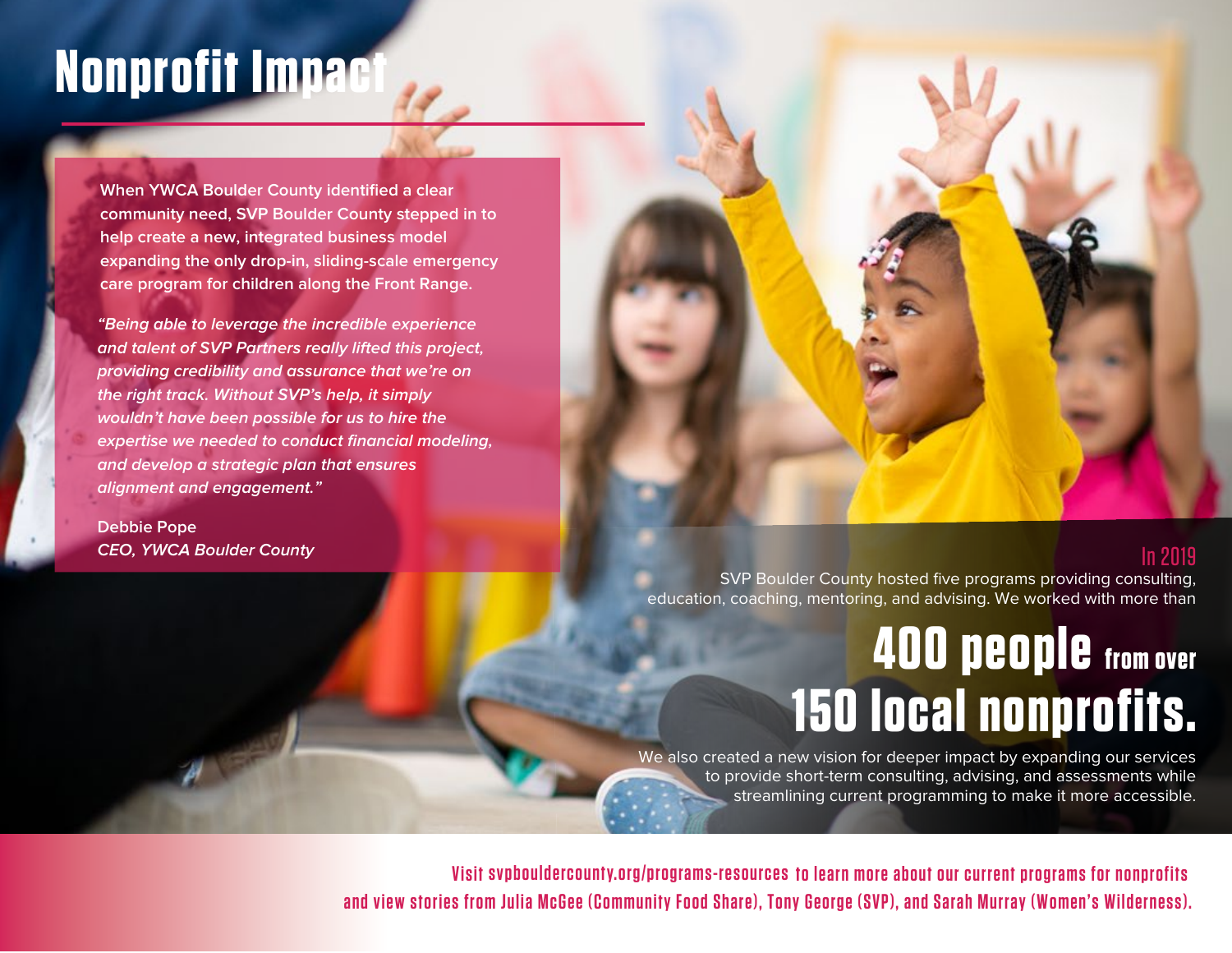# **Partner Member Impact**

**Barbara Truan SVP Partner member**

> **For Roland Evans, being a Partner member of SVP Boulder County reinforces what he loves most: strengthening teams for greater effectiveness by resolving challenging group dynamics.**

**"It's important to allow groups to form well enough so people can express their honest feelings and experiences. From there, we can work together in a shared experience to manage and overcome crises, conflicts, insecurities, and other stressors – in part by clarifying roles and establishing boundaries."**

lder County

## **20% partnership growth**

**with 18 new Partner member households joining**

## More than

**90% of households**

**engaged with us as volunteers and**

## **97% participated**

**in one or more educational and connection-building opportunities**

**we also created a new vision for deeper impact by expanding our services to provide more volunteer, educational, and connection opportunities compared to 2018** 

**23% more volunteer opportunities**  **110% more** 

**educational or connection opportunities for Partner members** 

Visit svpbouldercounty.org/get-involved/join-as-a-member to learn more about **our programs for Partner members and view stories from Ed Victor (SVP) and Lauren Craft (SVP).**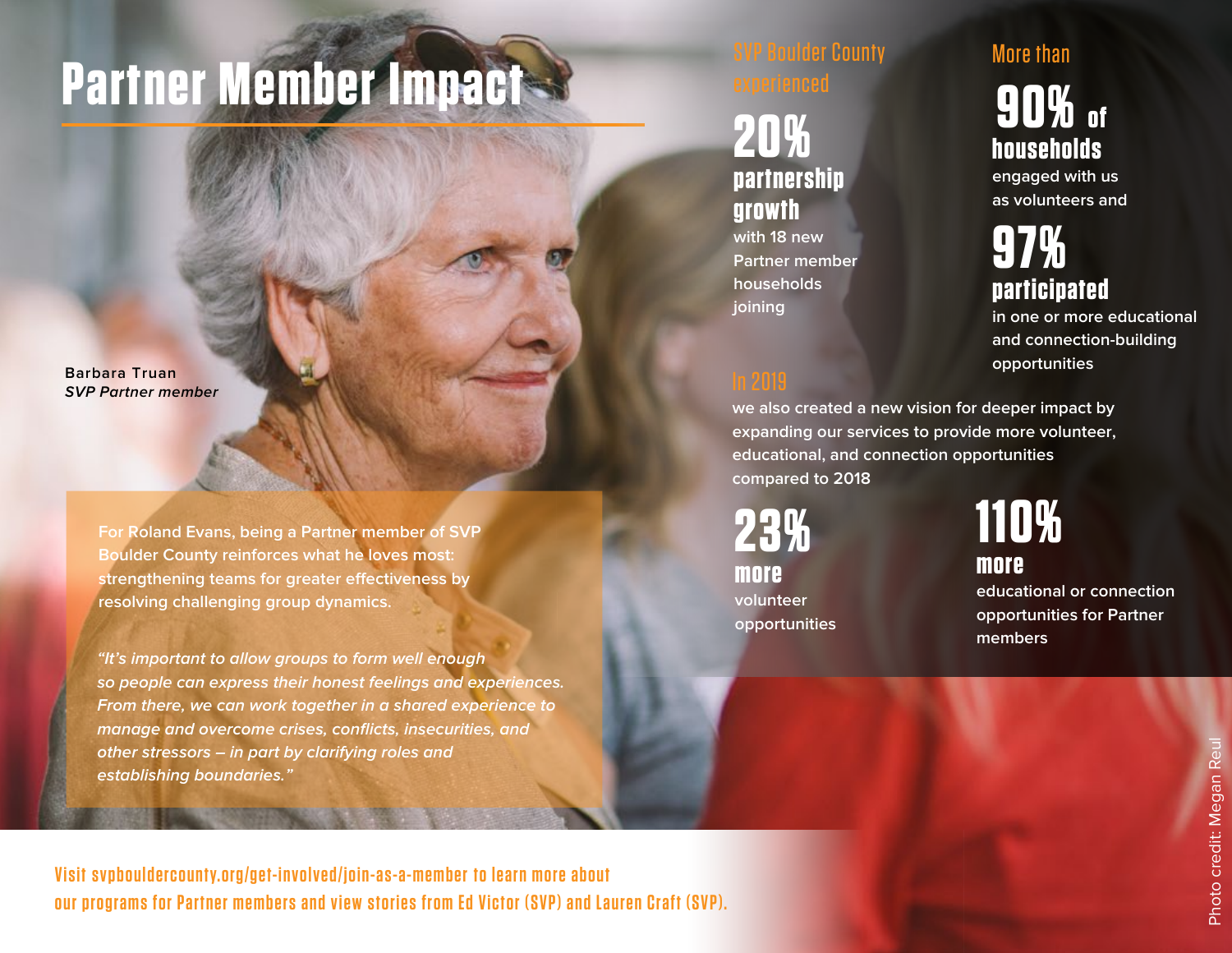# **How We're Funded**

**Ruth and Bruce Henderson SVP Partner members**

## **Partner Members**

**make a required annual donation ranging from**

## **\$1,500 to \$5,000+**

**Additionally, in the last fiscal year**

**37% of Partner households/businesses** gave beyond their membership donation.

## **Donor Supporters**

52 individuals, businesses, foundations, and nonprofit participants were inspired to support SVP's meaningful work directly with nonprofits, community leaders, and philanthropic changemakers.

## **Earned Income**

Nonprofit participants engaged in several of our programs pay a low, sliding scale fee. This **earned income** translates into stronger commitment to the work, but doesn't cover the cost of services.

## **Income \$419,912 Expense \$397,471**

**"We think of SVP as a kind of university model for nonprofits and Partners. And just as we would with an alma mater, we want to continue to support the impact and connectivity that SVP brings to our community."**

**Dita and Robert Hutchinson Alumni Partner members**

**To view a full list of our Donor Supporters and Partner Members, visit [svpbouldercounty.org/about-us](https://www.socialventurepartners.org/boulder-county/about-us/the-team/).** Visit [svpbouldercounty.org/financials](https://www.socialventurepartners.org/boulder-county/about-us/financials/) to view SVP's compiled financials, IRS Form 990, and giving stories from **Christy Bergman (SVP), Dennis Berry (SVP), and Amy Maranowicz (SVP).**